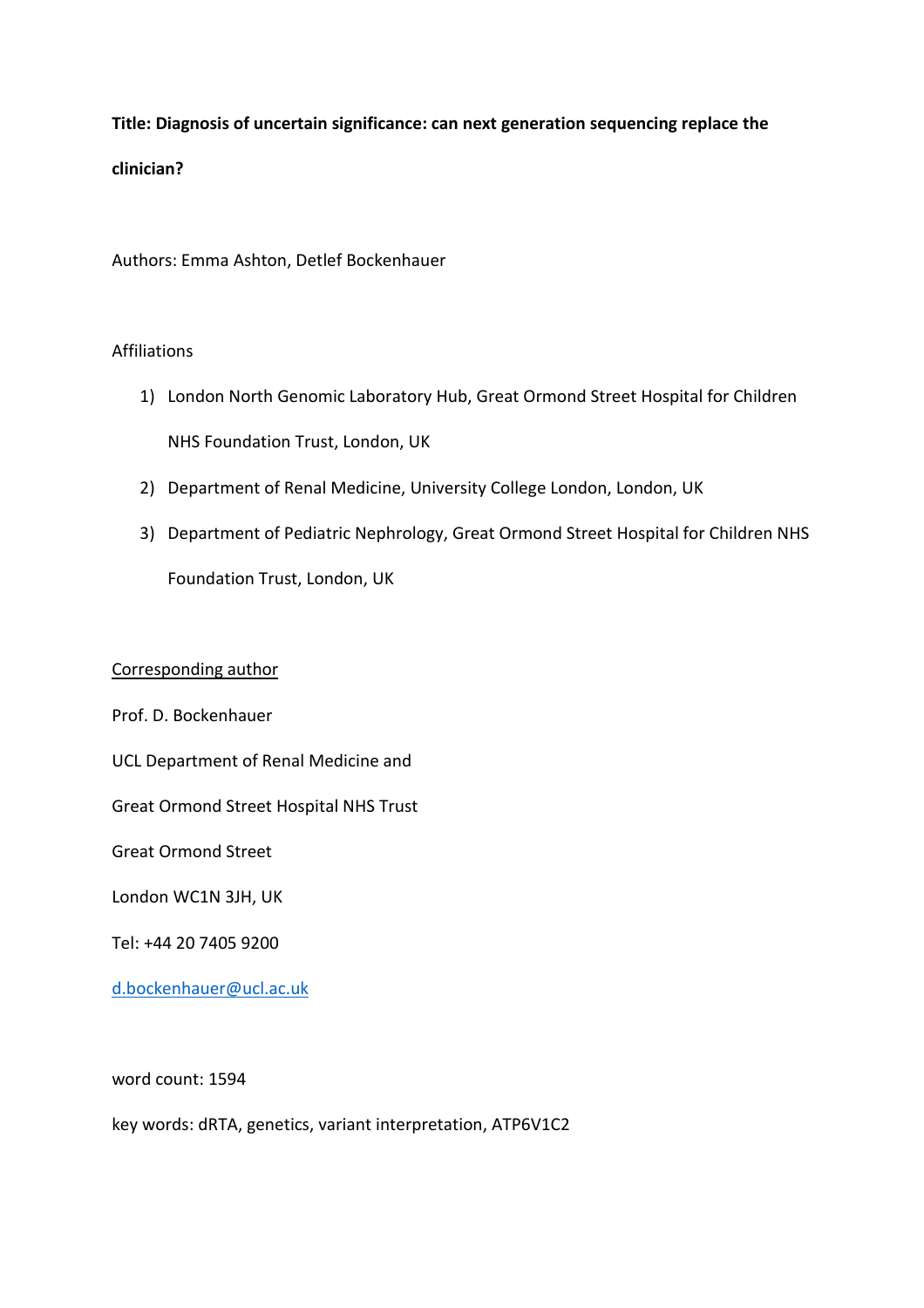## Abstract

New sequencing technologies are revolutionising disease gene discovery and testing with tremendous benefits for the diagnosis of rare diseases. Yet, the more we sequence, the more we discover and the challenge is to carefully assess the numerous variants in the clinical and genetic context to establish the correct diagnosis. Clinician and geneticist must work together for this, as failure to do so can result in incorrect advice with potentially serious consequences.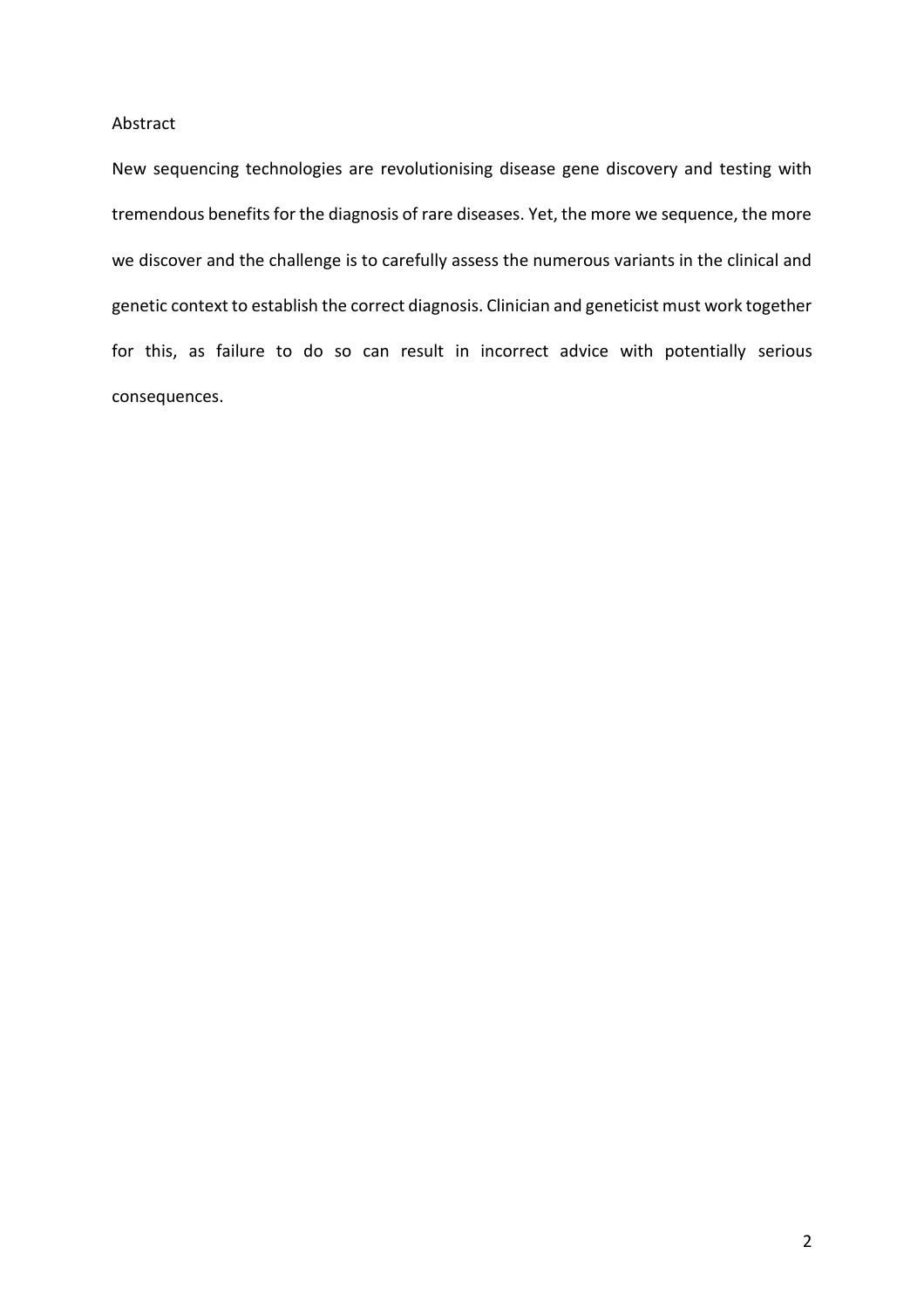Advances in genetic sequencing technology dramatically facilitate large scale diagnostic testing and can thereby transform medicine. Previously, diagnosis of rare inherited diseases was the domain of the expert clinician, who with intimate knowledge of the suspected disorders could perform the relevant clinical assessments and thereby establish -or refute- a diagnosis. While these experts are still most likely to request genetic testing, in principle anybody, including the patient, can send off a blood sample for unbiased testing by next generation sequencing (NGS), such as whole exome (WES) or even whole genome sequencing (WGS). This obviously has enormous advantages, especially for patients with ultrarare or previously unrecognised disorders, in whom a clinical diagnosis may have been elusive. In a cohort of adults with chronic kidney disease, WES established the molecular cause for a previously undiagnosed condition in 23% and changed the clinical diagnosis in 11%.<sup>1</sup> Not surprisingly, NGS has also dramatically accelerated the discovery of new disease genes.

But, as with any "disruptive" technology, there are also downsides and it is important that clinicians, faced with an increasing number of genetic results, are aware of the need to critically interpret identified variants, before linking them to a patient's phenotype. A report by Jobst-Schwan *et al.* in this issue of Kidney International on genetic diagnosis in distal renal tubular acidosis (dRTA) is a perfect example of both the advantages, as well as the problems encountered with NGS.<sup>2</sup> Currently, in approximately 60-70% of paediatric dRTA cases, the clinical diagnosis can be genetically confirmed, suggesting the existence of yet undiscovered disease genes. 3 Jobst-Schwan *et al.* investigated patients from 17 families with paediatric onset dRTA and identified variants in the known disease genes ATP6V0A4, ATP6V1B1, SLC4A1 and *WDR72* in 12 of these (71%). In addition, they identify a homozygous variant in *ATP6V1C2* in one patient. This gene, like *ATP6V0A4* and *ATP6V1B1*, encodes one of the subunits of the proton pump in the intercalated cells of the collecting duct and had been previously

3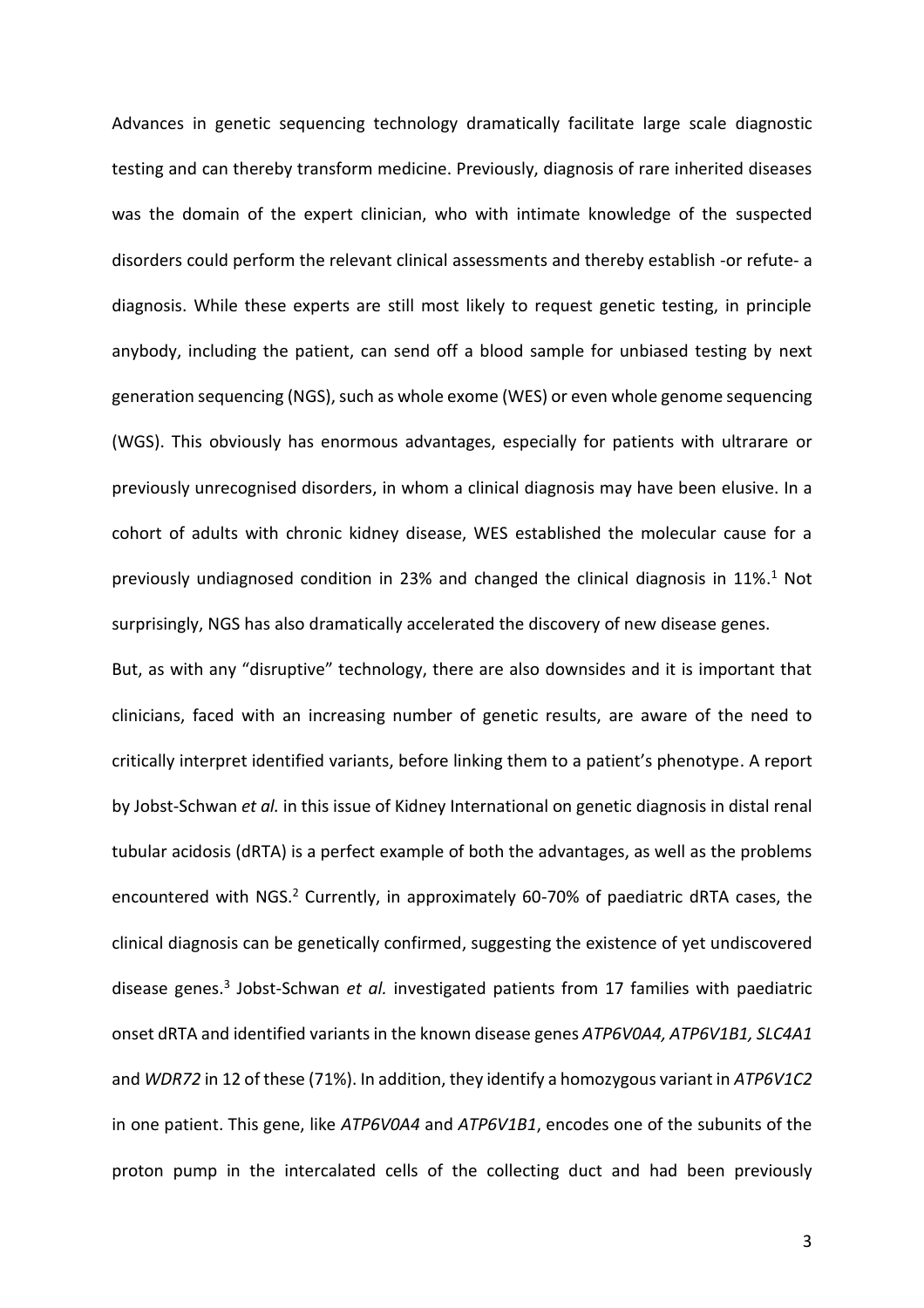investigated in patients with dRTA. <sup>4</sup> Although no mutations were found at the time, the association of *ATP6V1C2* with dRTA makes perfect sense. So, why do Jobst-Schwan *et al.* call it a "likely candidate" instead of "disease gene"?

With NGS, the main problems are related to the sheer number of variants: every individual has an estimated 4-5 million variants, of which about 100,000 are rare (<0.5%). <sup>5</sup> The challenge is to sift through this enormous number of variants and identify any that are likely to be relevant for the patient's phenotype. Previous studies have shown that over a quarter of published "disease-causing" variants were either common polymorphisms or lacked direct evidence for pathogenicity.<sup>6</sup> This, obviously, is an enormous problem, as a false genetic diagnosis may result not only in erroneous prognostic and therapeutic advice, but also confound reproductive counselling, such as with regards to termination of pregnancy or preimplantation genetic diagnosis. Consequently, a reasonable level of certainty is needed to establish a genetic diagnosis and strict guidelines for the interpretation of genetic variants have been developed. The American College of Medical Genetics (ACMG) identified a number of criteria to facilitate variant classification as either benign, likely benign, uncertain significance, likely pathogenic or pathogenic.<sup>7</sup> The criteria themselves are graded as either supportive, moderate, strong or very strong evidence and a combination of these must be met, before a variant can be classified as (likely) pathogenic and therefore be considered diagnostic. Importantly, the ACMG specifically cautions against using these criteria for variants identified in candidate genes, or, as they call it "genes of uncertain significance" (GUS).<sup>7</sup> For acceptance of a new disease gene, several patients with matching phenotype and deleterious variants should be identified. Let us examine these issues with respect to *ATP6V1C2* as reported by Jobst-Schwan *et al.*: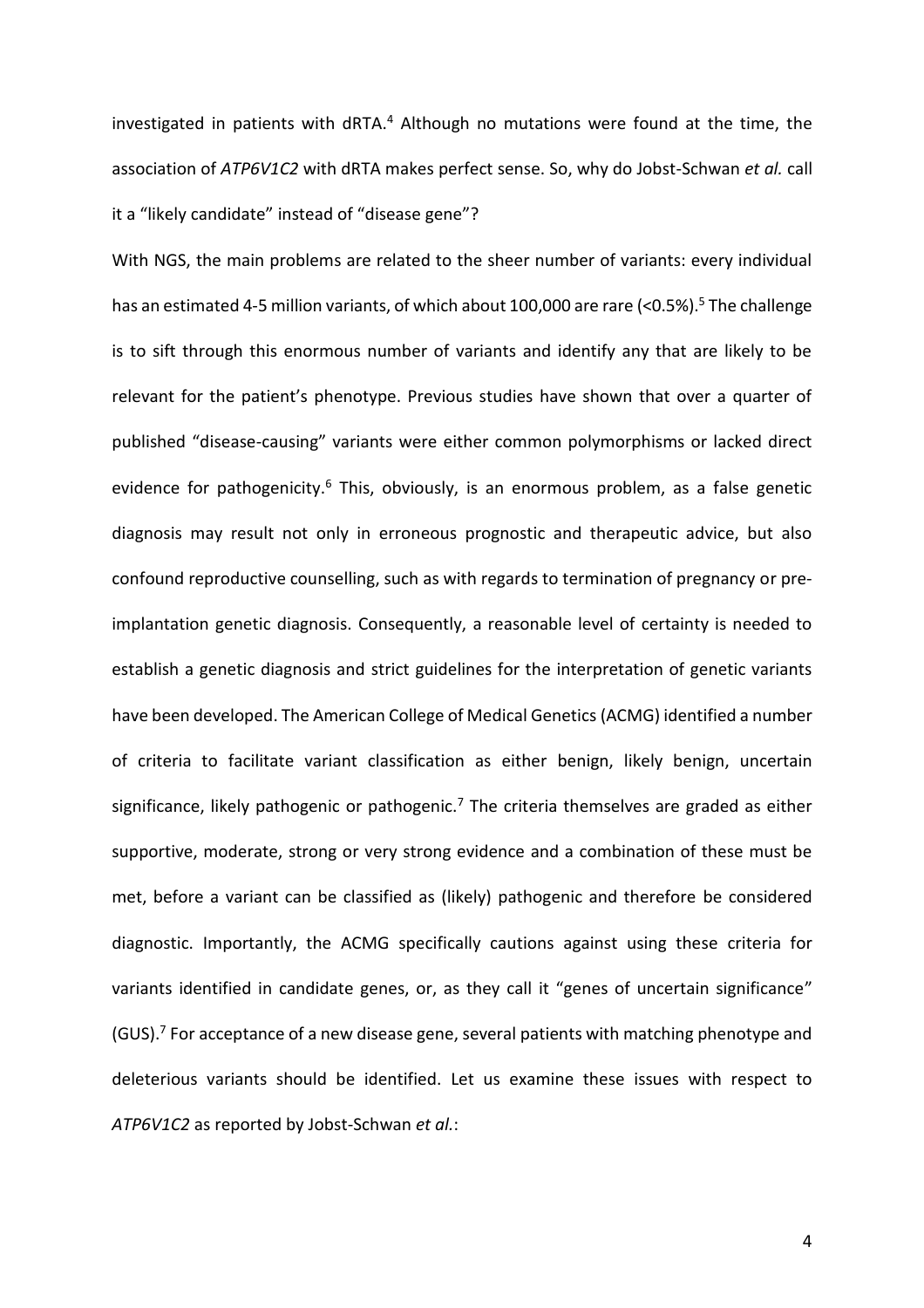*Number of patients*: Current guidelines consider a minimum of 3 unrelated patients as moderate evidence for gene pathogenicity<sup>8</sup>, yet only a single patient with a homozygous variant in *ATP6V1C2* is presented. Virtually everybody carries biallelic protein-altering variants. <sup>9</sup> Consequently, the identification of a homozygous variant does not constitute proof of pathogenicity, even if found in a gene with potential relevance to the phenotype. Indeed, Jobst-Schwan *et al.* demonstrate this with the finding of a homozygous variant in *SLC4A2*, which they appropriately dismiss as non-pathogenic.<sup>2</sup>

*Phenotype*: For this, clinical input is absolutely essential. In research studies, such as the 100,000 genome project (https://www.genomicsengland.co.uk/about-genomicsengland/the-100000-genomes-project/), multidisciplinary conferences involving genetic scientists and clinicians are mandatory to interpret identified variants in the clinical context. Unfortunately, clinical details provided by Jobst-Schwan *et al.* are limited. The patient reportedly had hypokalaemic acidosis with elevated urine pH, which is typical for dRTA, but can also be seen in proximal RTA once treatment with alkali has been started. More concerningly, untreated dRTA results in hypercalciuria, which in turn is associated with nephrocalcinosis in more than 90% of cases.<sup>10</sup> Surprisingly, the reported patient had neither! Another characteristic feature of dRTA is the ability to normalise all biochemical abnormalities by alkali supplementation, which, if achieved, provides further diagnostic evidence. Unfortunately, no data on treatment response are provided. Lastly, while chronic kidney disease is common in dRTA, end-stage kidney disease (ESKD) is not. In a cohort of 340 dRTA patients up to the age of 70 years, not a single one had ESKD.<sup>10</sup> And yet, the reported patient died of "renal failure" at the age of 9 months! Therefore, based on the clinical data provided, it is difficult to confidently ascertain a diagnosis of dRTA. It is of course possible, that

5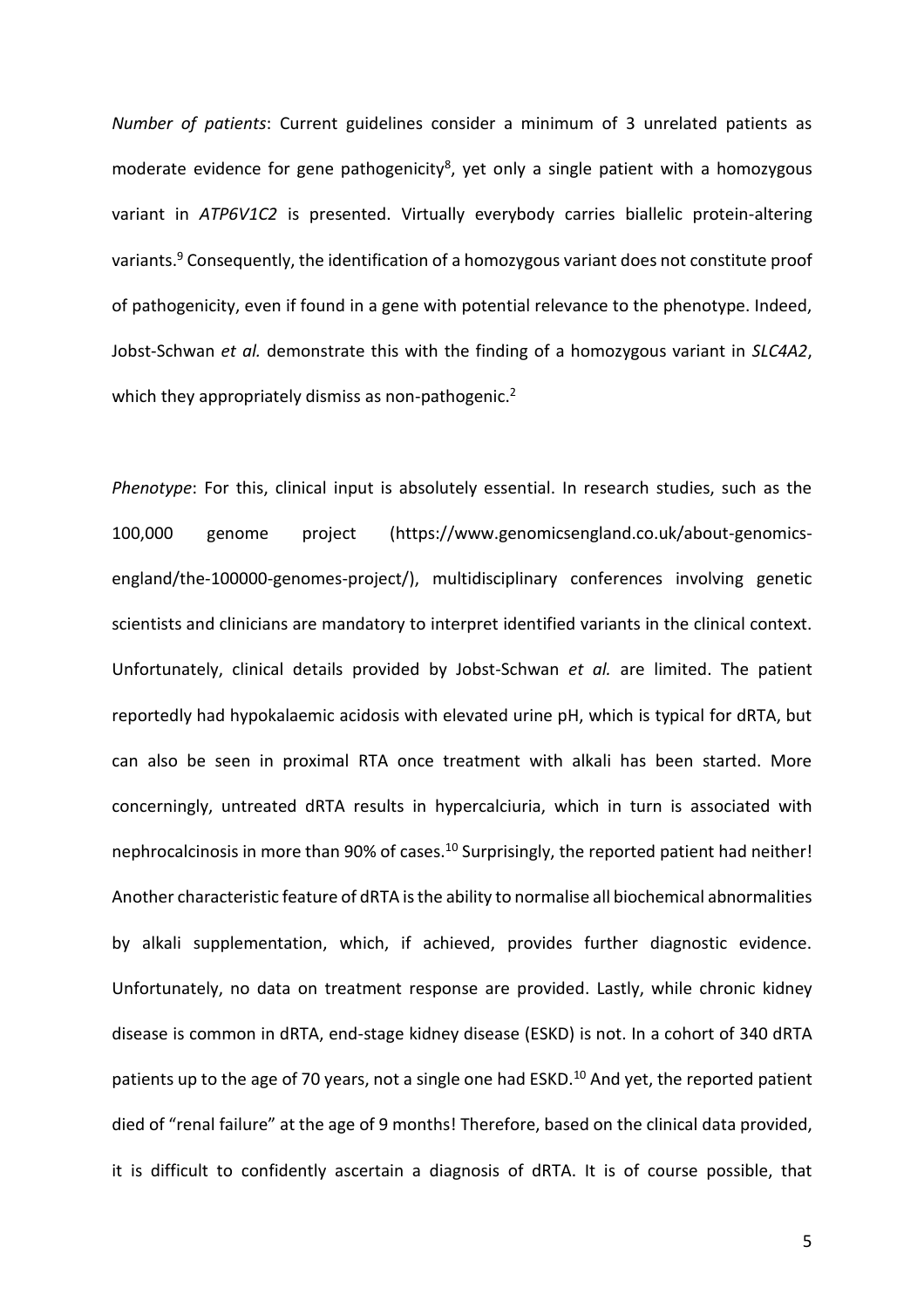mutations in *ATP6V1C2* cause a previously unrecognised phenotype including RTA and ESKD; or that the patient suffered from two distinct disorders, of which only one is explained by *ATP6V1C2.* But it is also possible that the variant is completely incidental to the patient's phenotype.

*Deleteriousness of the variant in ATP6V1C2*. ACMG criteria are typically used for variant interpretation. <sup>7</sup> As *ATP6V1C2* is a GUS, only few can be applied,summarised in Table 1. Jobst-Schwan *et al.* state that the variant is likely pathogenic, but do not list the criteria for it. In our analysis, the evidence is conflicting: *in silico* tools and the structural modelling all predict the change to be deleterious, therefore the PP3 criteria can be applied at a supporting level. Yet, there are 205 missense variants observed in the Genome Aggregation database (gnomAD; https://gnomad.broadinstitute.org/about) versus the expected 241.2 (from gene size) therefore the gene is not constrained against missense variants (z=0.25) and the PP2 criteria does not apply.

The reported functional studies in a yeast model also support pathogenicity of the variant. However, judgement needs to be applied as to what level of evidence this supplies. As this is not a validated assay which has been reproduced in a clinical diagnostic lab setting and it was not performed using patient samples, PS3 at a supporting level is appropriate.

Conversely, when analysing population data, we find evidence against pathogenicity, as the variant has been reported in 232 heterozygotes in the gnomAD database, with an overall frequency of 0.00082. While this is a rare variant, the frequency is higher than expected: assuming Hardy-Weinberg equilibrium, the frequency of individuals homozygous for the variant is 0.0008<sup>2</sup> or 0.00000064. Therefore, in the US alone (population of >300 million), we expect more than 200 homozygous individuals. Even more concerningly, the variant is ten

6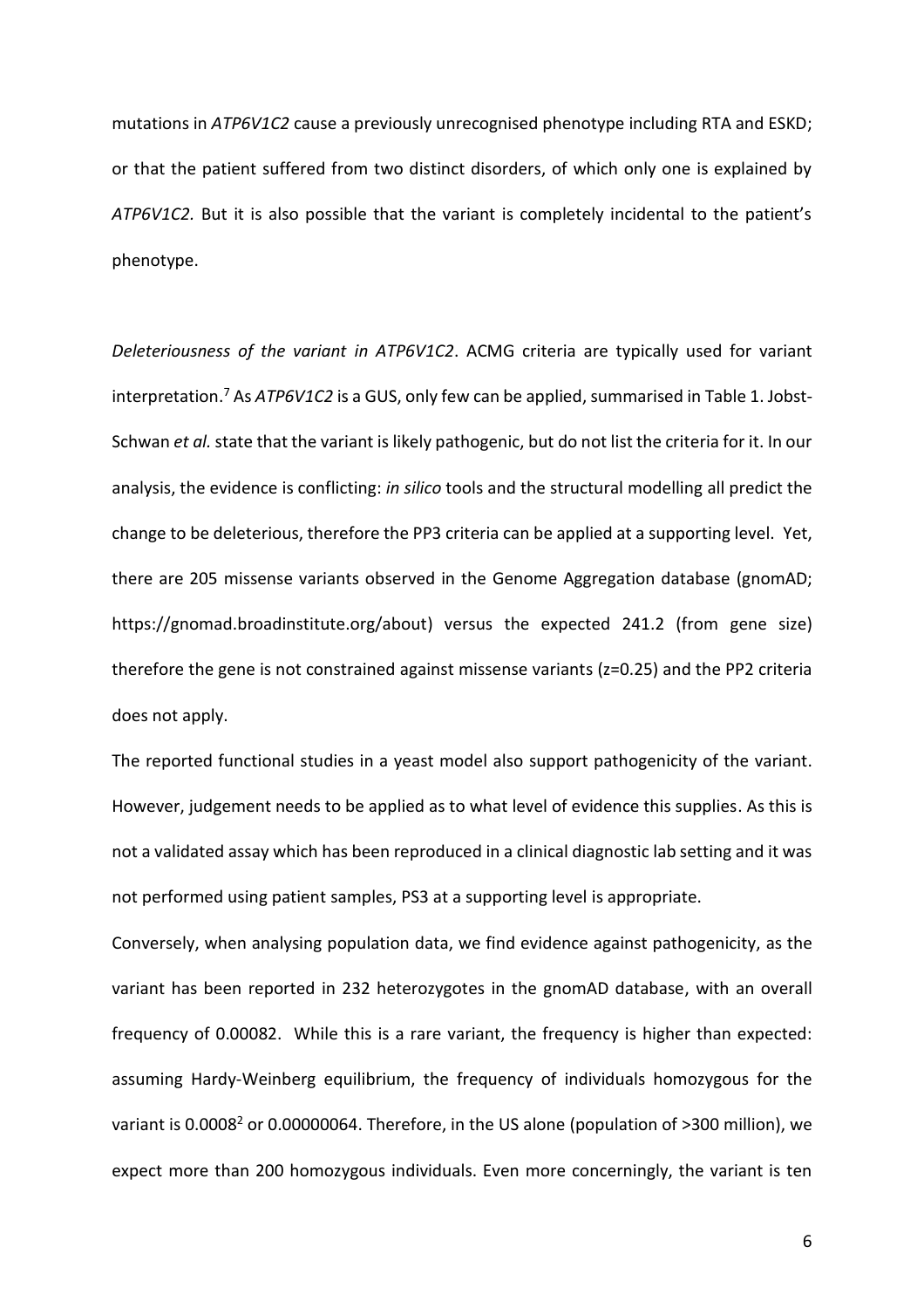times more frequent in the African population (the reported patient is from Egypt). Thus, if this variant was pathogenic, we would expect the frequency of dRTA in Africa *from this variant alone* to be ~1:15.000, or about six times higher than the usually assumed incidence of dRTA from all genetic causes. Consequently, population data strongly argue against pathogenicity of the variant and are consistent with benign evidence criteria BS1 (allele frequency is greater than expected for disorder). It is theoretically possible, that Hardy-Weinberg does not apply and that no other homozygote individuals have so far been identified because of an association with infantile lethality, as observed by Jobst-Schwan *et al.*. In that case, investigations into infantile renal failure might be more likely to identify further cases rather than dRTA, highlighting the uncertainty over a potentially associated phenotype.

None of the other 28 ACMG criteria can be applied as this is the first report of a possible pathogenic variant in this gene and the variant was inherited from both parents. Therefore, the criteria for likely pathogenic or likely benign are not met and it must be classified as a variant of uncertain significance (VUS).

In summary, Jobst-Schwan *et al.* harness the power of NGS to confirm the diagnostic yield of genetic testing of around 70% in paediatric onset dRTA and further confirm the importance of *WDR72* as a dRTA disease gene. But, with respect to *ATP6V1C2,* they report a variant of uncertain significance in a gene of uncertain significance in a patient with uncertain phenotype. This is why *ATP6V1C2* remains a "likely candidate gene". Arguably, it is less likely a dRTA disease gene now than when it was proposed as such in 2002<sup>4</sup>, considering that in all these years neither convincing mutations have been reported, nor even an animal model, such as a knock-out mouse. Consequently, no clinical decisions should be based on the discovery of variants in *ATP6V1C2*. The report confirms the strength of NGS in identifying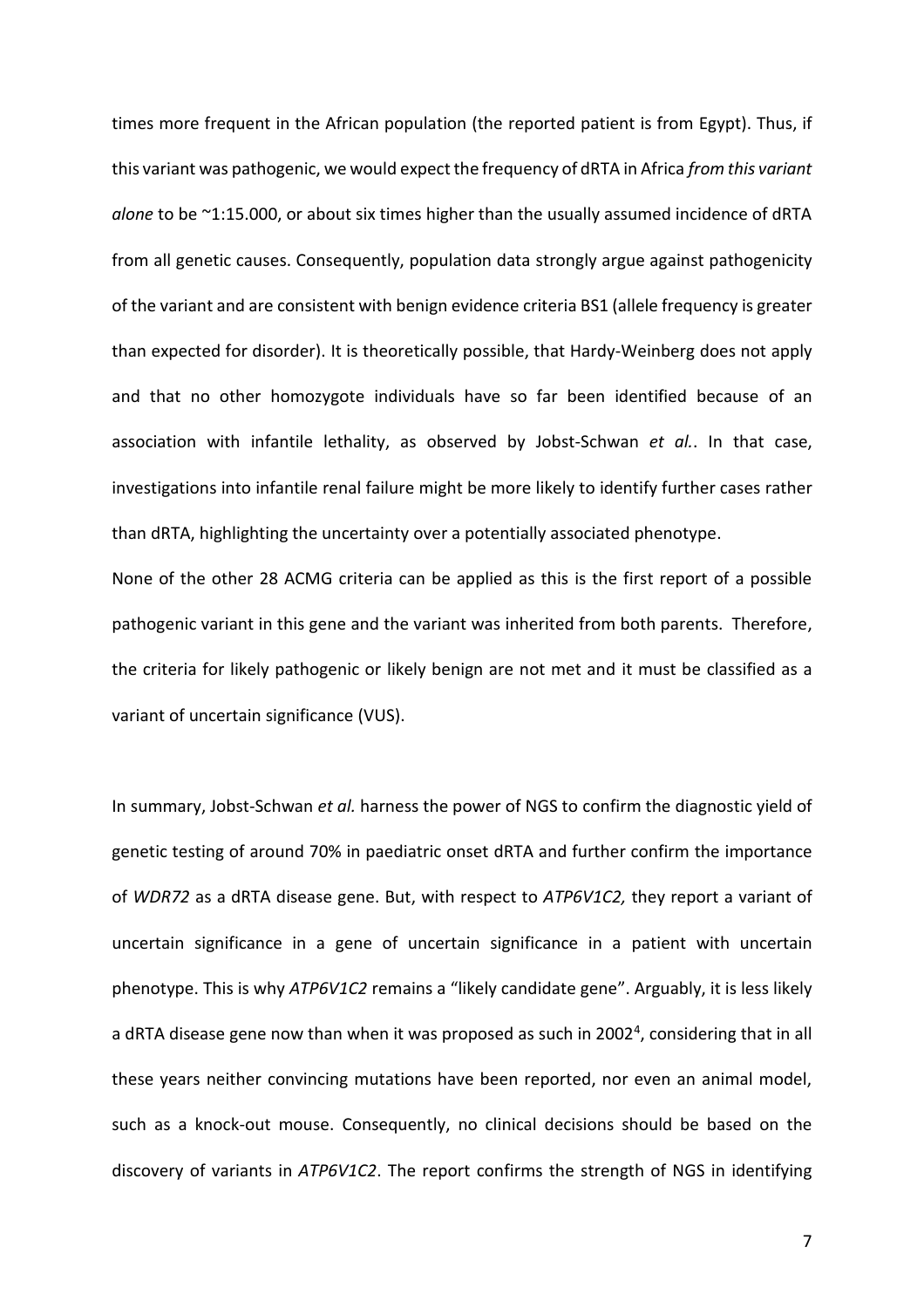molecular causes of rare diseases, but also the challenges in variant interpretation. It highlights the critical importance of multidisciplinary teams involving the expert clinician and genetic scientist to carefully interpret genetic variants in light of the clinical phenotype. While NGS facilitates making a diagnosis of an inherited disease, it is unlikely to replace the clinician in the foreseeable future.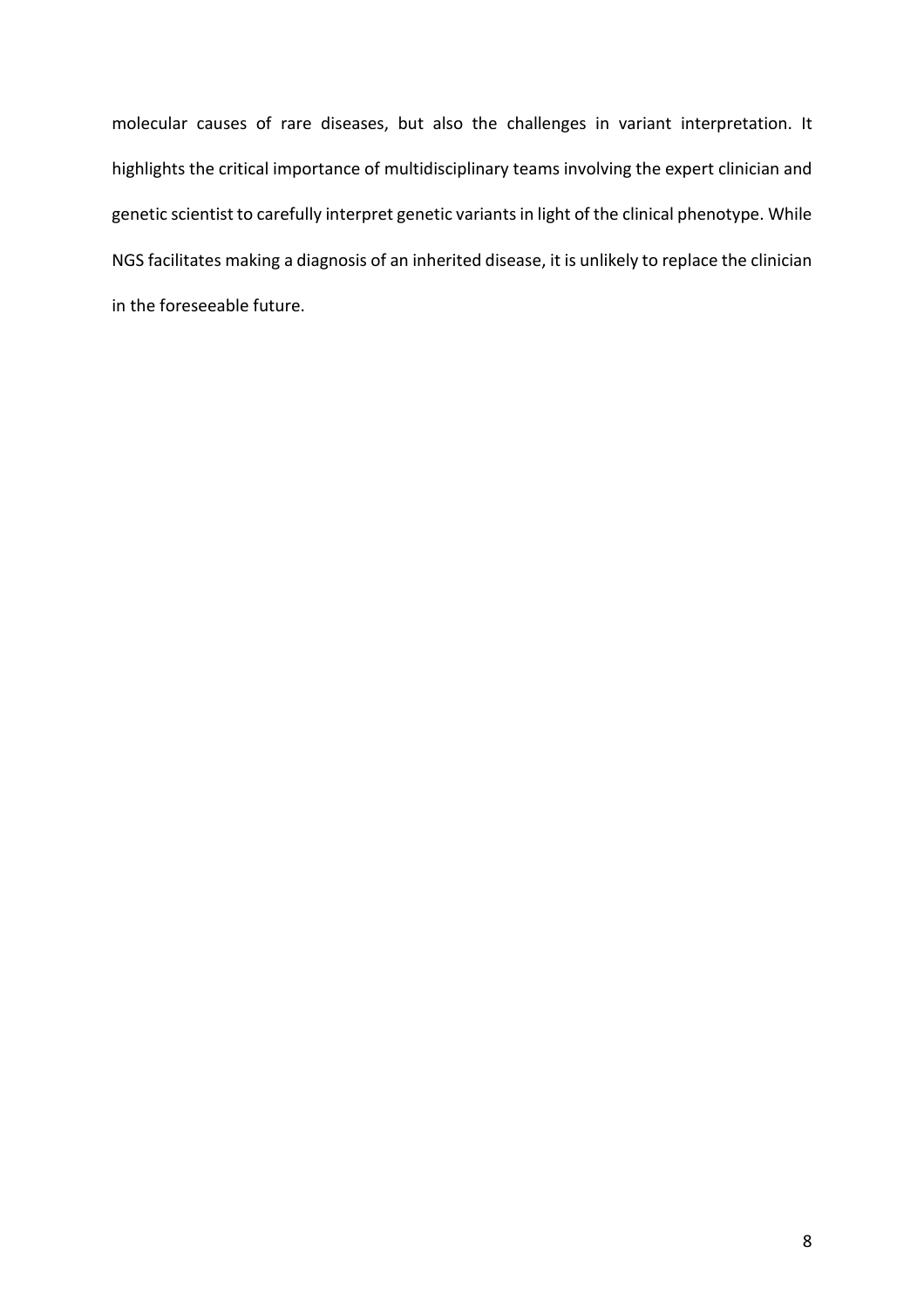## **References**

- 1. Groopman EE, Marasa M, Cameron-Christie S*, et al.* Diagnostic Utility of Exome Sequencing for Kidney Disease. *The New England journal of medicine* 2019; **380:** 142- 151.
- 2. Jobst-Schwan T, Klaembt V, Tarsio M*, et al.* Whole exome sequencing identified ATP6V1C2 as a novel candidate gene for recessive distal renal tubular acidosis. *Kidney international* 2019; **in press**.
- 3. Ashton EJ, Legrand A, Benoit V*, et al.* Simultaneous sequencing of 37 genes identified causative mutations in the majority of children with renal tubulopathies. *Kidney international* 2018; **93:** 961-967.
- 4. Smith AN, Borthwick KJ, Karet FE. Molecular cloning and characterization of novel tissue-specific isoforms of the human vacuolar H(+)-ATPase C, G and d subunits, and their evaluation in autosomal recessive distal renal tubular acidosis. *Gene* 2002; **297:**  169-177.
- 5. Genomes Project C, Auton A, Brooks LD*, et al.* A global reference for human genetic variation. *Nature* 2015; **526:** 68-74.
- 6. MacArthur DG, Manolio TA, Dimmock DP*, et al.* Guidelines for investigating causality of sequence variants in human disease. *Nature* 2014; **508:** 469-476.
- 7. Richards S, Aziz N, Bale S*, et al.* Standards and guidelines for the interpretation of sequence variants: a joint consensus recommendation of the American College of Medical Genetics and Genomics and the Association for Molecular Pathology. *Genetics in medicine : official journal of the American College of Medical Genetics* 2015; **17:** 405-424.
- 8. Strande NT, Riggs ER, Buchanan AH*, et al.* Evaluating the Clinical Validity of Gene-Disease Associations: An Evidence-Based Framework Developed by the Clinical Genome Resource. *American journal of human genetics* 2017; **100:** 895-906.
- 9. Lek M, Karczewski KJ, Minikel EV*, et al.* Analysis of protein-coding genetic variation in 60,706 humans. *Nature* 2016; **536:** 285-291.
- 10. Lopez-Garcia SC, Emma F, Walsh SB*, et al.* Treatment and long-term outcome in primary distal renal tubular acidosis. *Nephrology, dialysis, transplantation : official publication of the European Dialysis and Transplant Association - European Renal Association* 2019.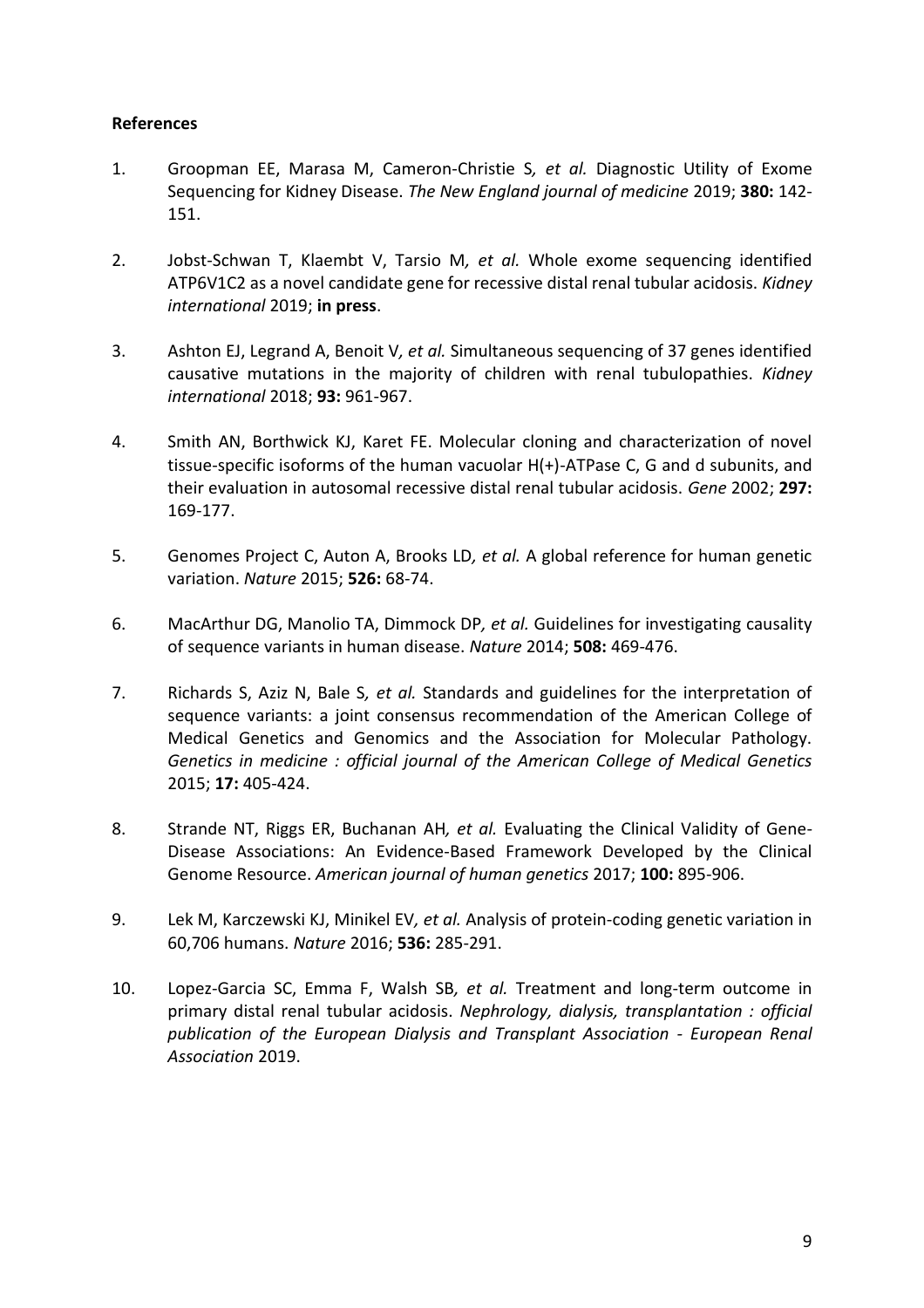**Table 1: ACMG criteria applicable for the variant c.503T>C, p.(Ile168Thr) in** *ATP6V1C2*

| Code                          | <b>Strength</b>                         | Category                                                                                                                                                                                                                                                                                                                              | Criteria met?               |
|-------------------------------|-----------------------------------------|---------------------------------------------------------------------------------------------------------------------------------------------------------------------------------------------------------------------------------------------------------------------------------------------------------------------------------------|-----------------------------|
| <b>Evidence of pathogenic</b> |                                         |                                                                                                                                                                                                                                                                                                                                       |                             |
| PS <sub>3</sub>               | <b>Strong</b><br>Moderate<br>Supporting | Well-established in<br>vitro<br>vivo<br>in.<br>or<br>functional studies supportive of a damaging<br>effect on the gene or gene product.<br>Note: Functional studies that have been<br>validated and shown to be reproducible and<br>robust in a clinical diagnostic laboratory<br>setting are considered the most well<br>established | Yes, at<br>supporting level |
| PP <sub>3</sub>               | Supporting                              | Multiple lines of computational evidence<br>support a deleterious effect on the gene or<br>gene product (conservation, evolutionary,<br>splicing impact, etc.)                                                                                                                                                                        | Yes                         |
| PP <sub>2</sub>               | Supporting                              | Missense variant in a gene that has a low<br>rate of benign missense variation and in<br>which missense variants are a common<br>mechanism of disease                                                                                                                                                                                 | No                          |
| <b>Evidence of benign</b>     |                                         |                                                                                                                                                                                                                                                                                                                                       |                             |
| BS1                           | Strong                                  | Allele frequency is greater than expected for<br>disorder                                                                                                                                                                                                                                                                             | Yes                         |

Shown are the applicable ACMG criteria for the variant in *ATP6V1C2* reported by Jobst-Schwan *et al.*. Since *ATP6V1C2* is not an established disease gene, only the listed criteria can be applied. There are two pieces of evidence for pathogenicity at supporting level and one piece of evidence at a strong level for benign. For classification as "likely pathogenic" at least one additional "strong" or two "moderate" criteria would be required. Conversely, for classification as likely benign, at least one additional supporting criterion is needed.<sup>7</sup> Whether a specific piece of evidence is judged as "supportive", "moderate" or "strong" can be subjective to a degree. For instance, the functional data from the yeast model some analysts may have scored as "moderate" rather than "supportive". Yet, while this still would not be sufficient for classification as "likely pathogenic", key is that the evidence here is